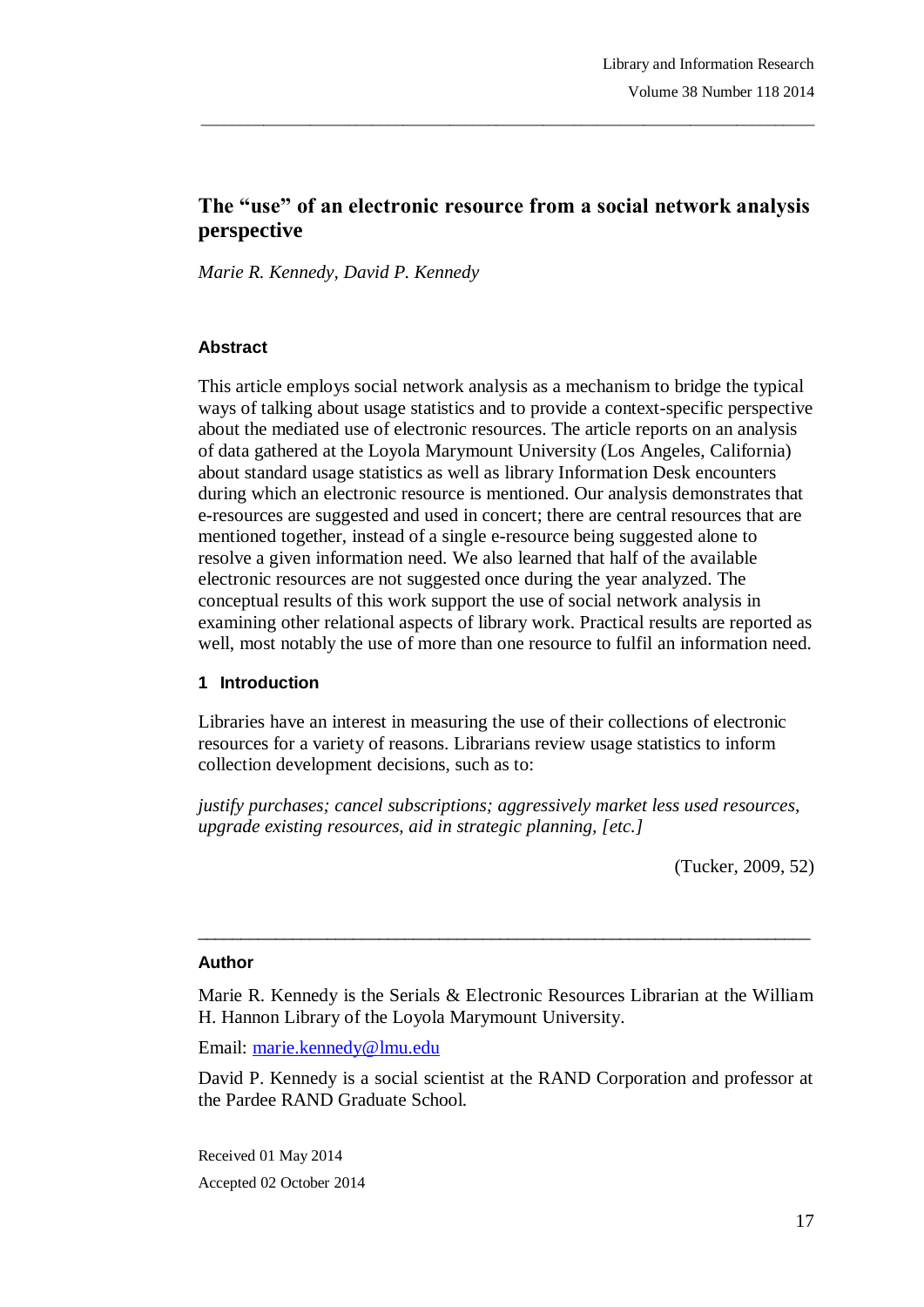In addition to reviewing the data for management decisions we can reconceptualize the purpose of usage statistics to determine if we are satisfying the needs of our patrons during their research process. There are a few approaches to recording how often electronic resources have been used by patrons and these approaches have strengths and weaknesses. One of the primary weaknesses of these standards is the lack of information about how patrons identify certain resources to access: the statistics represent "the found" but not "the finding."

\_\_\_\_\_\_\_\_\_\_\_\_\_\_\_\_\_\_\_\_\_\_\_\_\_\_\_\_\_\_\_\_\_\_\_\_\_\_\_\_\_\_\_\_\_\_\_\_\_\_\_\_\_\_\_\_\_\_\_\_\_\_\_\_\_\_\_\_\_\_\_\_\_\_\_\_\_\_\_

The purpose of "the finding" is for the patron's ultimate use. The field of information and library science has explored the process of information seeking over decades (for example, Bates, 1989; Dervin, 1977; Kuhlthau, 2004; Wilson, 1981). This article attempts to insert the concept of "finding" into the current measurement statistics that represent "the found," to better conceptualize the path a patron may take to resolve an information need that uses an electronic resource as the mechanism for resolution. The artefacts of this path may be viewed via the traditional usage statistics of those electronic resources ("the found") but may be better supported by inserting a view on the finding process through expert mediation. This mediation process may explain some of the gaps evident between the two major types of usage statistics counting mechanisms.

#### **1.1 Two major types of electronic resources usage counting mechanisms**

Mainstream electronic resources from major publishers or aggregators to which a library subscribes employ the COUNTER Code of Practice to measure usage, and as a result the amount of use of those resources can be compared reliably. It is clear that libraries desire to have the most reliable usage statistics and so prefer to use COUNTER when available.

Project COUNTER is an international standard of describing the usage of an electronic resource (COUNTER, 2014). The scope of what is counted and how it is counted has both broadened and become more granular over the ten years of its existence. Initially released to count the number of times an article from an electronic journal was downloaded, it has now embraced databases and e-book formats, and with the latest release (Release 4), multimedia resources. The reports show the name of the resource in one column and the corresponding counts per month in subsequent columns, followed by a totals column. The statistics are easy to download into Excel for further manipulation, and are often used to create costper-use data. The COUNTER standard is a familiar one among librarians and is the counting mechanism most often used in the evaluation of electronic resources. There are electronic resource management systems that can ingest the data automatically, using a protocol by the National Information Standards Organization called Standardized Usage Statistics Harvesting Initiative (SUSHI) (NISO, 2013).

Although usage statistics are complex and meaningful, they do not tell us all that we desire to know about the use of an electronic resource:

*Both Project COUNTER (Counting Online Usage of NeTworked Electronic Resources) and the Standardized Usage Statistics Harvesting Initiative (SUSHI)*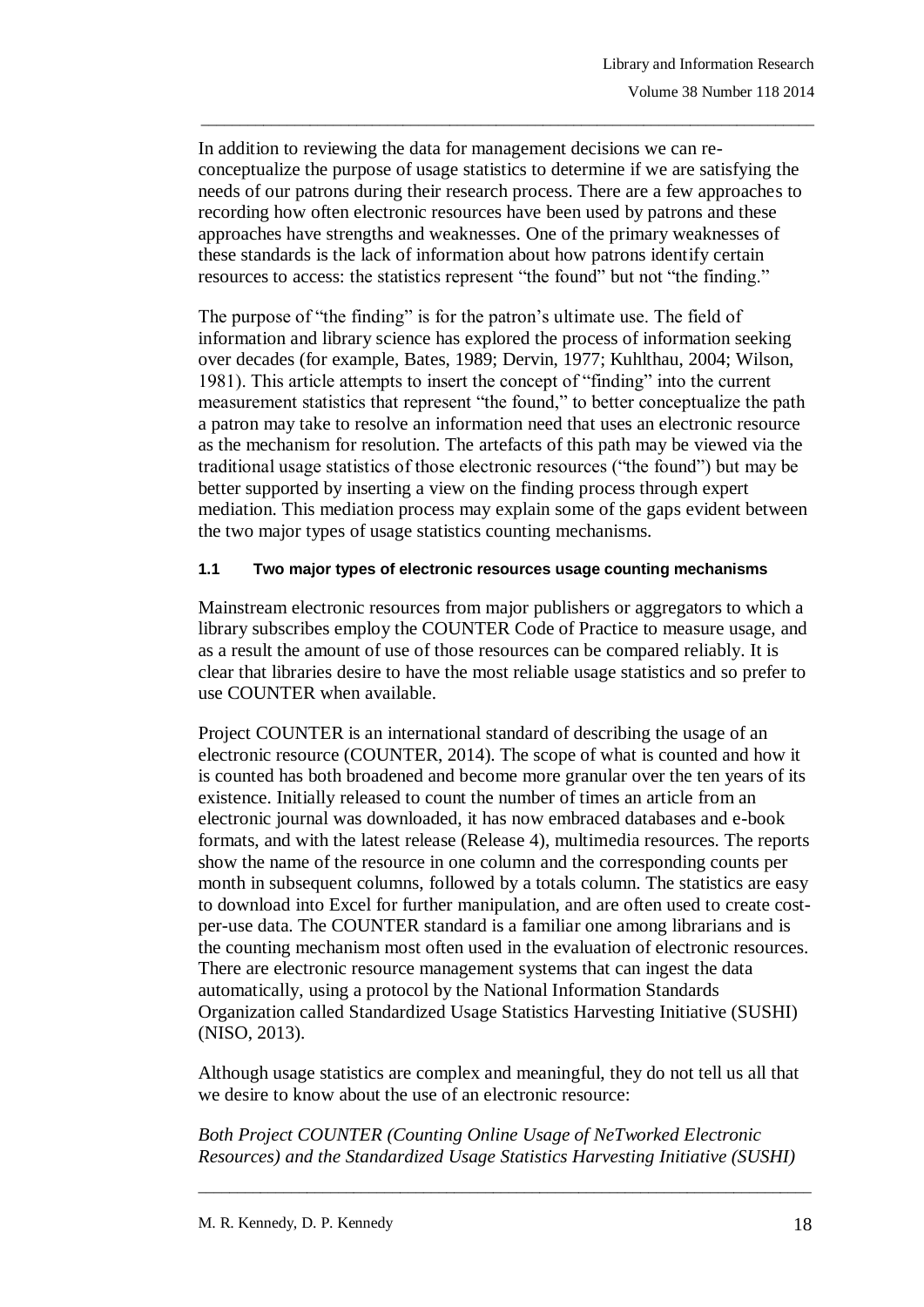*of the National Information Standards Organization (NISO) lack a definition for a usage.*

\_\_\_\_\_\_\_\_\_\_\_\_\_\_\_\_\_\_\_\_\_\_\_\_\_\_\_\_\_\_\_\_\_\_\_\_\_\_\_\_\_\_\_\_\_\_\_\_\_\_\_\_\_\_\_\_\_\_\_\_\_\_\_\_\_\_\_\_\_\_\_\_\_\_\_\_\_\_\_

(Grogg and Fleming-May, 2010, 8)

The second major method of counting usage relies on data from proxy servers. When libraries subscribe to or purchase an electronic resource they are compelled by a license agreement to restrict the use of the resource to authorized patrons. To accomplish this, libraries will often require that patrons prove their affiliation by authenticating through a proxy server. In the proxy server configuration table there are entries for each of the resource host URLs, and a count is made every time a patron clicks on the main URL of that resource to begin a search (usually called a "hit"). The reporting structure is similar to COUNTER in that the reports show the name of the resource in one column and the corresponding counts per month in subsequent columns. These statistics are usually generated ad hoc by querying the system, and are usually available to download to Excel for further manipulation.

### **2 Literature review**

As researchers begin to define their own research tasks they are likely to browse around in several databases, evidenced by a high number of resulting proxy server hits. When we compare the proxy server statistics to COUNTER statistics we see a decidedly smaller count, and believe that this accounts for the researchers having progressed from the information seeking phase of identifying a problem, formulating a search query, followed by any iteration of the browsing process, and have ultimately selected articles to download, beginning what Marchionini calls their evaluation and use phase (Marchionini, 1995).

Since Dervin's influential work (Dervin, 1977), models of information seeking have been primarily human-centered. We agree with her assertion that:

*the assessment of library activities within the context of a communication model results in assessments focused on how libraries can help people inform themselves, create their own orders, and establish their own understandings.* 

(Dervin, 1977, 29)

Marchionini provides such a model of a person's information seeking in an electronic environment, describing the components of a search system as a backand-forth interaction between a single information seeker, an interface (conceptual, physical), and a database (content, container) (Marchionini, 1995, 39). This research highlights an expansion of that model to include another person, an expert guide, working in tandem with the information seeker (see Figure 1). Using Wilson's model, the expert guide in Figure 1 would be referred to as "other people," noting that an information seeker may reach out to a person for assistance during the seeking, using an iterative process (Wilson, 1981, 4).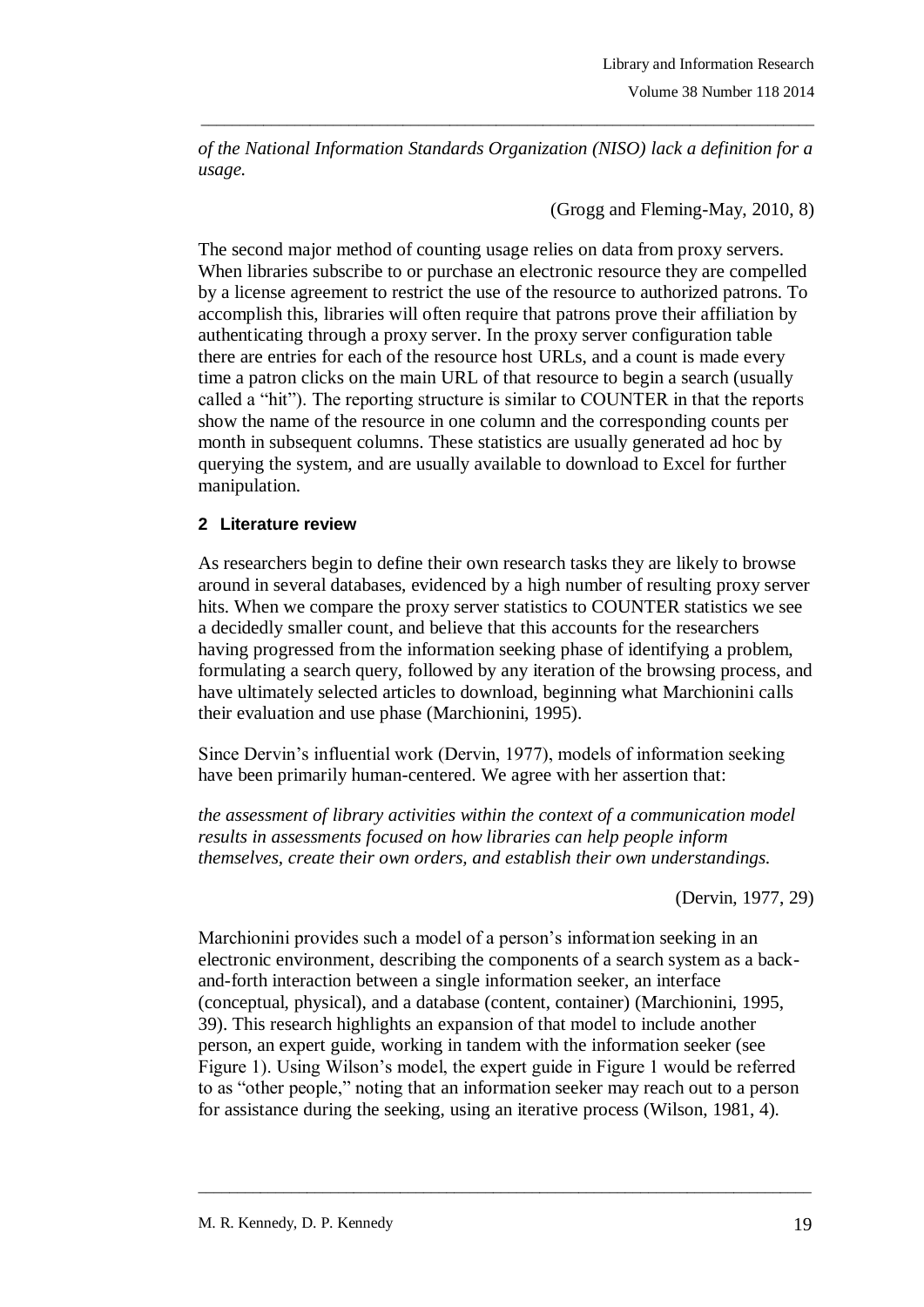There is wide acceptance of this expert-mediated model in the library literature, related to collaborative / consultative information seeking (see Talja (2002) for an excellent history of the literature in this area). Those studies, whether they focus on the individual searcher or group searchers (a collaborative model), have an interest in the relationship between the searcher and expert, or on research within a domain.

\_\_\_\_\_\_\_\_\_\_\_\_\_\_\_\_\_\_\_\_\_\_\_\_\_\_\_\_\_\_\_\_\_\_\_\_\_\_\_\_\_\_\_\_\_\_\_\_\_\_\_\_\_\_\_\_\_\_\_\_\_\_\_\_\_\_\_\_\_\_\_\_\_\_\_\_\_\_\_



### **Figure 1: Expert-mediated model of information seeking.**

This research focuses on the relationship between the expert and the electronic resource s/he may suggest in response to an information seeker; in this way the research makes a unique contribution to the literature.

It is informative to have another conceptual perspective that is related to the one illustrated in Figure 1. Contractor *et al.* (2011) describe the concept of a multidimensional network, in which the traditional person-to-person interaction includes a non-human actor, such as an electronic resource. The interaction they describe mimics the information pathway described in Figure 1, but does so from a social network analysis perspective, which is what we introduce in the next section of this article.

We understand that the theoretical approaches to information retrieval, as described in in Dervin and Nilan's 1986 ARIST chapter (Dervin and Nilan, 1986), have traditionally been problematic. This research responds to their call for a paradigm shift by focusing on the sense-making approach (situation-gap-use). Wilson noted in 1999 that a critique of research about information seeking is that:

*researchers have not built upon prior research in such a way as to cumulate a body of theory and empirical findings that may serve as a starting point for further research*

(Wilson, 1999, 250)

In this article we hope to describe how the social network approach can contribute to existing models as well as suggesting further research which could employ the approach.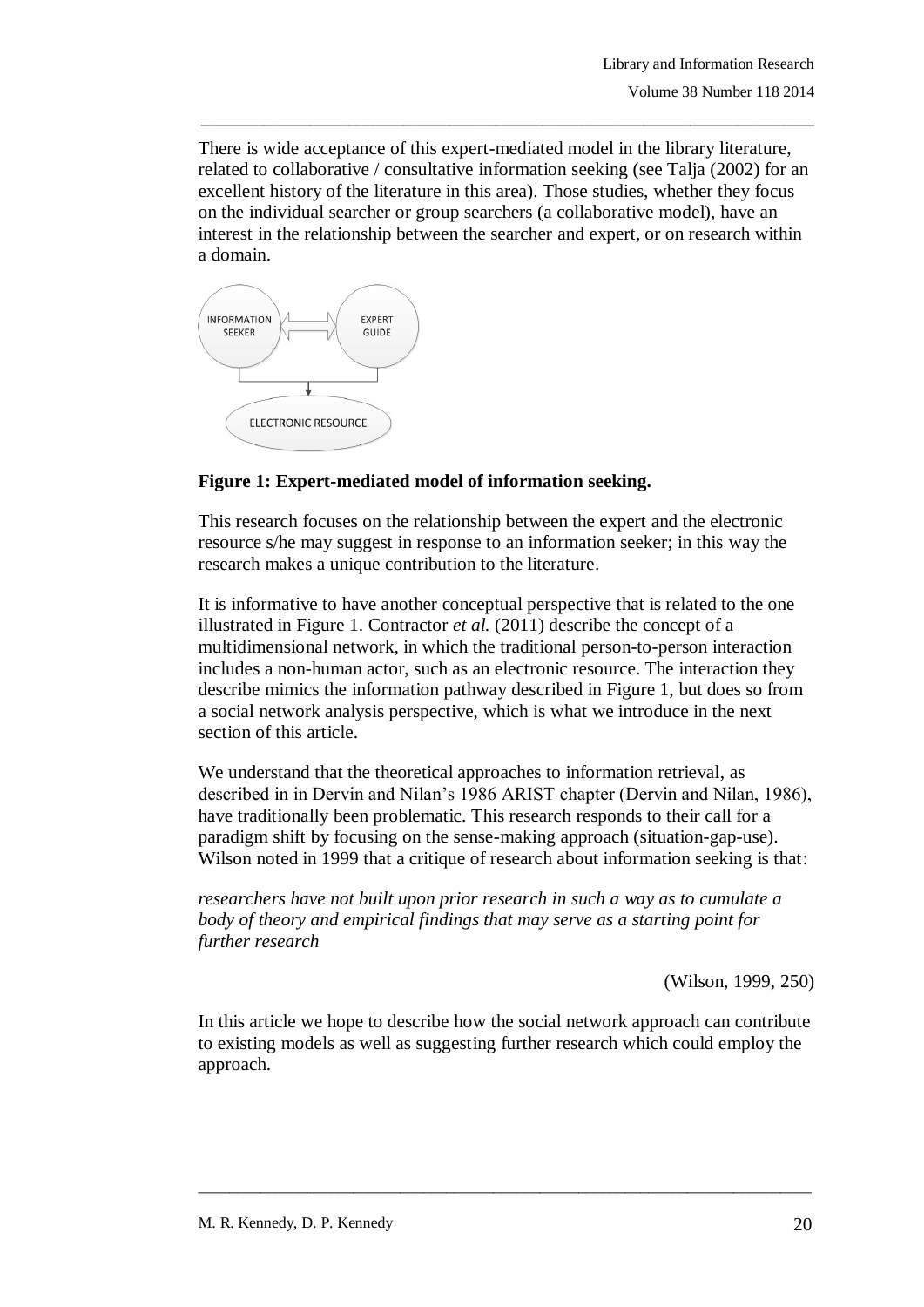### **2.1 The introduction of an alternative counting mechanism**

The two counting mechanisms described in section 1.1 count single interactions between an information seeker and an electronic resource. We suspect that including a third counting mechanism, one in which we can view a social interaction, may provide a better understanding of how an information seeker makes the decision to select one electronic resource from the wealth of options in an academic environment. We turn our attention, therefore, to another data set available to us at the William H. Hannon Library of the Loyola Marymount University which provides data about interactions between an information seeker and an expert guide, during a mediated search. A commercial software tool, Gimlet (Gimlet, 2014), is used to record a summary of expressed information needs from patrons and the responses of expert guides, who make suggestions about relevant electronic resources available in the library collection.

\_\_\_\_\_\_\_\_\_\_\_\_\_\_\_\_\_\_\_\_\_\_\_\_\_\_\_\_\_\_\_\_\_\_\_\_\_\_\_\_\_\_\_\_\_\_\_\_\_\_\_\_\_\_\_\_\_\_\_\_\_\_\_\_\_\_\_\_\_\_\_\_\_\_\_\_\_\_\_

In the past, interactions at a service point in a library might be logged on scrap pieces of paper, with hash marks indicating the kind of question asked or answered (directional, reference, technical, etc.). Libraries would log each interaction separately; although a person at the service point may interact with the same patron over time, the data entered were transactional, rather than relational. Commercial systems, such as Gimlet, are now available to record such data. The library of Loyola Marymount University has customised this software to collect data appropriate for its academic library.

The following data are manually entered into the Gimlet system:

- the initials of the person entering the transaction;
- where the interaction with a patron took place (Information Desk, ...);
- the duration (less than 5 minutes, 16-30 minutes...);
- format (in person, email...);
- questioner (student, faculty, unknown ..);
- question type (reference, technical, policy, directional);
- difficulty;
- the question asked;
- the answer given.

The person entering the details of the interaction then selects one or more tags to describe it generally, from a series of descriptive statements that the Reference Department has defined, such as "Known Item Request," "Printing" or "Wireless". The date, day of week, and time are automatically entered, but can be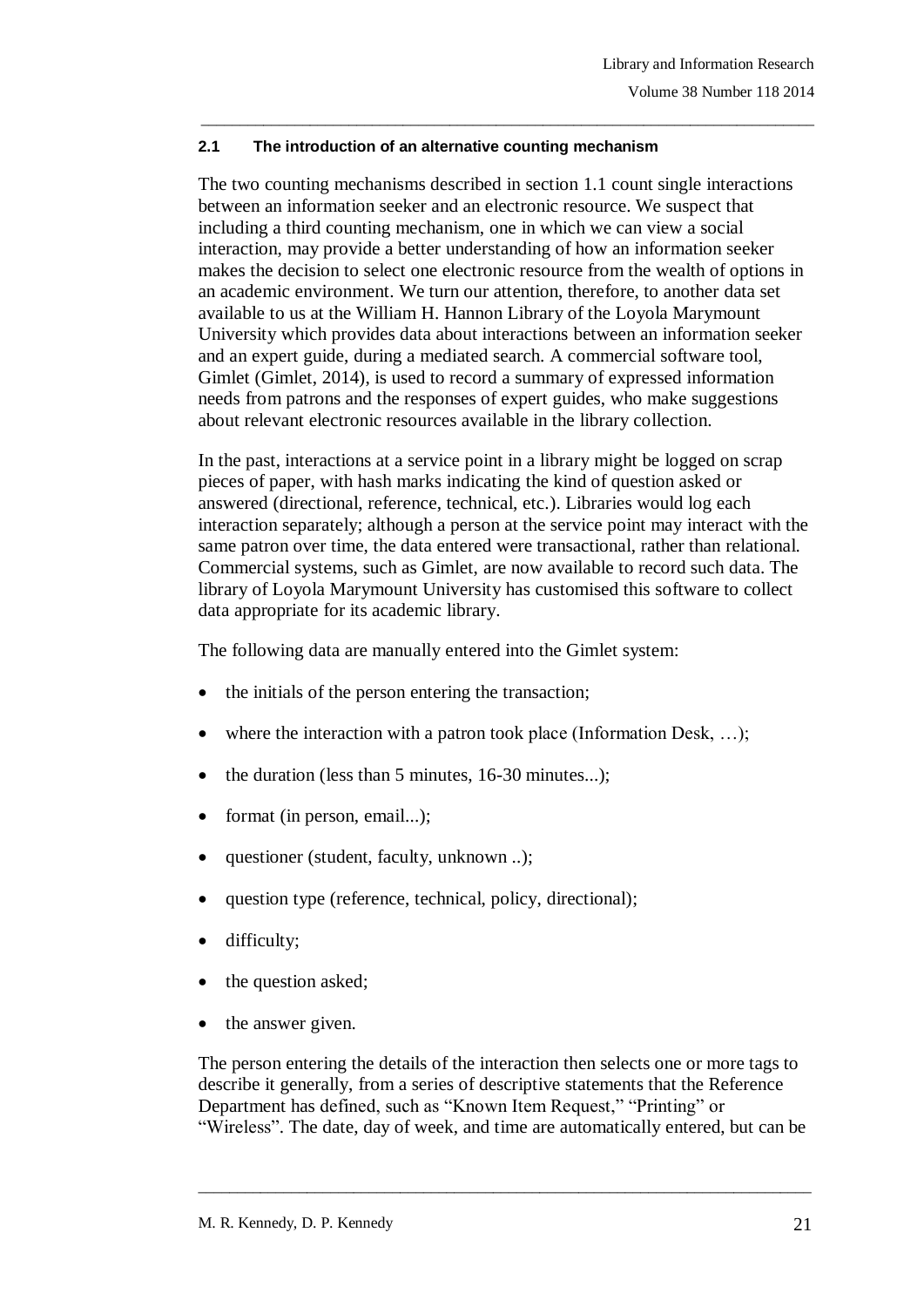manually adjusted. See Figure 2 for a screen shot of the customized data entry interface.

\_\_\_\_\_\_\_\_\_\_\_\_\_\_\_\_\_\_\_\_\_\_\_\_\_\_\_\_\_\_\_\_\_\_\_\_\_\_\_\_\_\_\_\_\_\_\_\_\_\_\_\_\_\_\_\_\_\_\_\_\_\_\_\_\_\_\_\_\_\_\_\_\_\_\_\_\_\_\_

Ideally the person staffing the service point enters the description of the interaction immediately after it is completed, while the interaction is still fresh in his / her memory. The data about the interaction are subject to the bias of the person entering the data. One-on-one training about consistent data entry has been provided and a reference guide about categorising interactions is available at the Information Desk, which is a main service point for the LMU library. Gimlet statistics can be viewed within the system reports or may be exported to Excel for further manipulation.

The purpose of using a tool such as Gimlet is to document the wealth of personal interactions that occur at the Information Desk. The main reason for using this tool is to guide library management decisions about staffing and library opening hours.

| <b>Add question</b>                      | Search<br><b>Reports</b>                   |          |                                                                                                                  | Search                                                                                                                                          |
|------------------------------------------|--------------------------------------------|----------|------------------------------------------------------------------------------------------------------------------|-------------------------------------------------------------------------------------------------------------------------------------------------|
| <b>Duration</b>                          | <b>Question type</b>                       | Asked by | Format                                                                                                           | Location                                                                                                                                        |
| less than 5 minutes                      | <b>Directional</b>                         | Student  | In-Person                                                                                                        | <b>Information Desk</b>                                                                                                                         |
| 5-15 minutes                             | Reference                                  | Staff    | Phone                                                                                                            | Office                                                                                                                                          |
| 16-30 minutes                            | Technical                                  | Faculty  | Email                                                                                                            | Roving                                                                                                                                          |
| 31-59 minutes                            | Policy                                     | Unknown  | VR (tutor.com)                                                                                                   |                                                                                                                                                 |
| $1+ hour$                                |                                            | Visitor  | Text (SMS)                                                                                                       | $\cdot$                                                                                                                                         |
| <b>Question</b>                          |                                            | Answer   |                                                                                                                  |                                                                                                                                                 |
|                                          |                                            |          |                                                                                                                  |                                                                                                                                                 |
| Tags                                     |                                            | h,       |                                                                                                                  | h,<br>Campus Catalog_Use_and_Lookup Circulation Complaint Computer_Equipment<br>Copier Database_Help_and_Use External_Webpage Group_Study Hours |
| Space separated - Showing promoted tags. |                                            |          | Internal_Webpage Library_Building LMU_Web_App Login OneSearch+<br>Reserves Software Troubleshooting VTS Wireless | Operating_System Other Printing Reference_Book Referral Remote_Access                                                                           |
| <b>Difficulty</b>                        | $\Theta$ 1<br>$\bigcirc$<br>$\overline{2}$ | 3<br>∩   | $\bigcirc$ 4                                                                                                     | $\odot$<br>5<br>6                                                                                                                               |

**Figure 2: Gimlet data entry interface.**

In this research, we examine the Gimlet data about reference interactions during which an electronic resource is mentioned. There are no other data collection mechanisms currently in place at the university which record this kind of data. By transforming the logged information from the Gimlet statistics and conducting a social network analysis, we can begin to see the influence an Information Desk staff person may have in assisting the patron in the selection of a resource to find relevant content.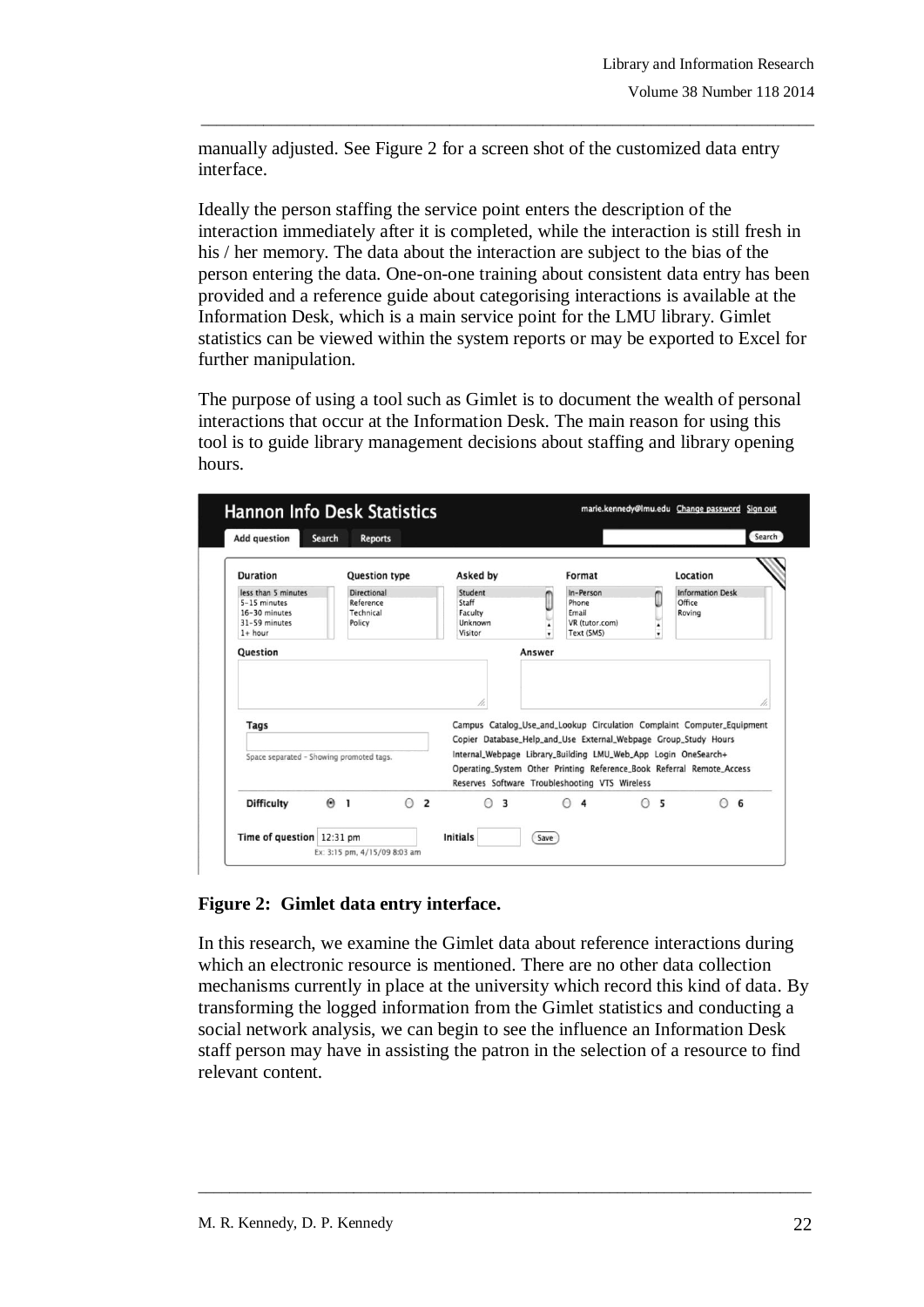# **3 Methods**

We describe and compare three measurements of electronic resource usage. The first two are commonly known: COUNTER and proxy server statistics. The third is a novel approach to describing usage, counting the suggestions of electronic resources from Information Desk staff to patrons, logged in Gimlet. For this research we use counts ranging from 1 June 2011 to 31 May 2012.

\_\_\_\_\_\_\_\_\_\_\_\_\_\_\_\_\_\_\_\_\_\_\_\_\_\_\_\_\_\_\_\_\_\_\_\_\_\_\_\_\_\_\_\_\_\_\_\_\_\_\_\_\_\_\_\_\_\_\_\_\_\_\_\_\_\_\_\_\_\_\_\_\_\_\_\_\_\_\_

We began by downloading and aggregating usage statistics from the majority of the subscribed electronic journals at Loyola Marymount University, compiling them in Excel. We then downloaded and aggregated usage statistics for electronic resources accessed through the library's proxy server, also compiling them in Excel. Finally, we transformed qualitative entries from Gimlet into quantitative data in order to conduct a social network analysis, using the software UCINET (Borgatti, Everett and Freeman, 2002).

# **4 Findings**

### **4.1 Data transformations**

### **4.1.1 COUNTER JR1**

We chose to download the COUNTER JR1 reports (COUNTER, 2008), which provide the number of successful full-text article requests by month and journal. The number of article downloads during the month of April 2012 was irregular and so for this research an average use during that month is reported. The average was created by using the last four years of usage during that month. These statistics are typically reported in bar chart format, as is shown in Figure 3. The total number of full-text article downloads by patrons at Loyola Marymount University (LMU) for the year was 461,180.



**Figure 3: Article downloads.**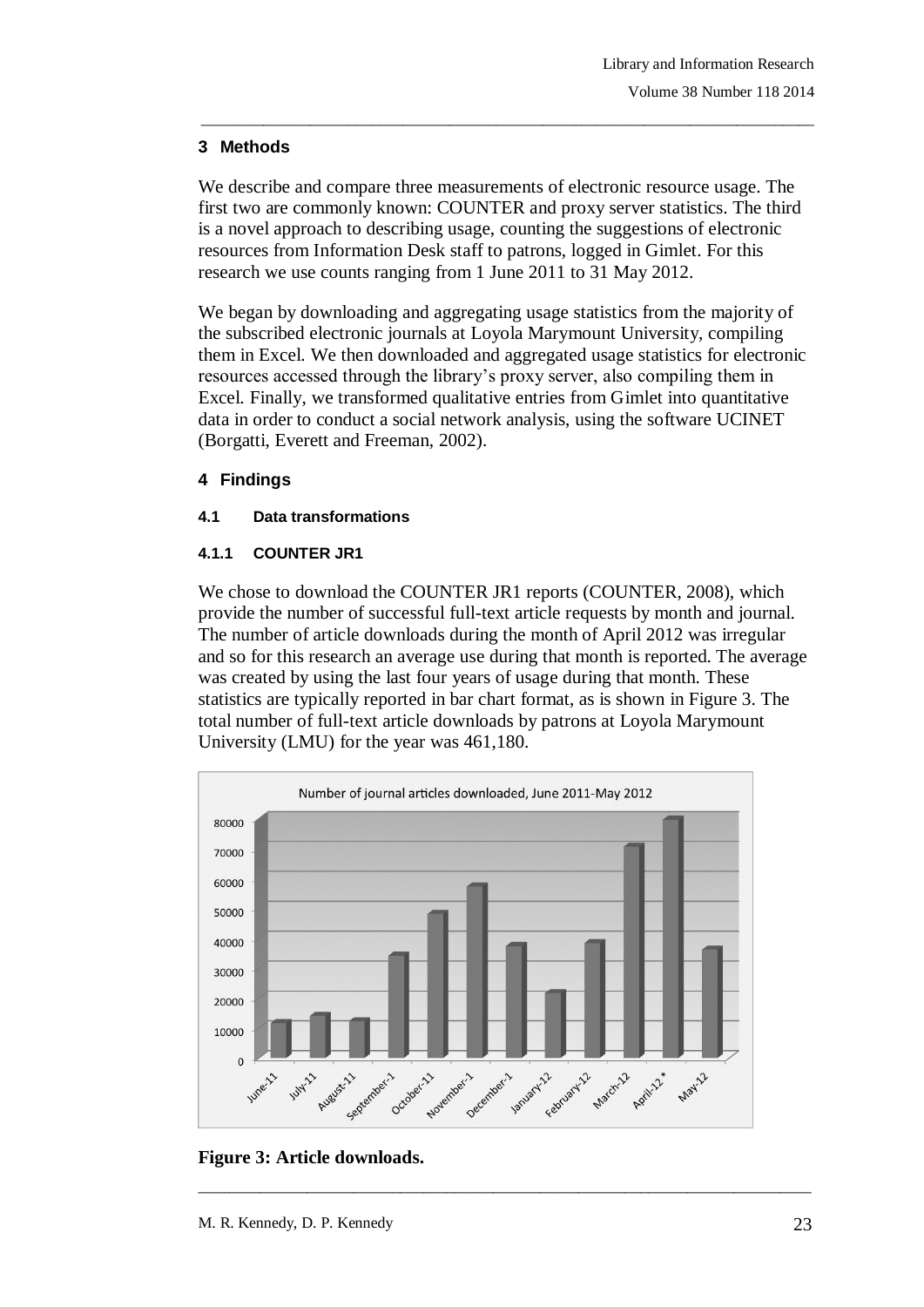#### **4.1.2 Proxy server**

We downloaded and aggregated usage statistics for all uses of electronic resources through the proxy server at LMU. These statistics are typically reported in bar chart format, as is shown in Figure 4. The total number of "hits" by patrons at LMU for the year is 21,262,269.

\_\_\_\_\_\_\_\_\_\_\_\_\_\_\_\_\_\_\_\_\_\_\_\_\_\_\_\_\_\_\_\_\_\_\_\_\_\_\_\_\_\_\_\_\_\_\_\_\_\_\_\_\_\_\_\_\_\_\_\_\_\_\_\_\_\_\_\_\_\_\_\_\_\_\_\_\_\_\_

Figure 5 uses a line graph to compare the usage of electronic resources recorded in COUNTER JR1 data and in proxy server data for the time period of one year. The top line in the figure shows the proxy server statistics. This line represents the total number of times a patron clicked on a link to access an electronic resource. The bottom line in the figure shows the COUNTER JR1 data. This line represents the number of full-text downloads from e-journals. Full-text downloads of ejournal articles represent only 2 percent of all the hits of the library's electronic resources. It is clear that there is a wide gap between a hit and a download, although the comparison of the two metrics is not perfect, as the proxy server statistics includes the number of times a patron clicked on any kind of electronic resource (such as database, an e-book, or an e-journal) and the COUNTER JR1 data only represent the number of full-text downloads of an e-journal article.



**Figure 4: Proxy hits.**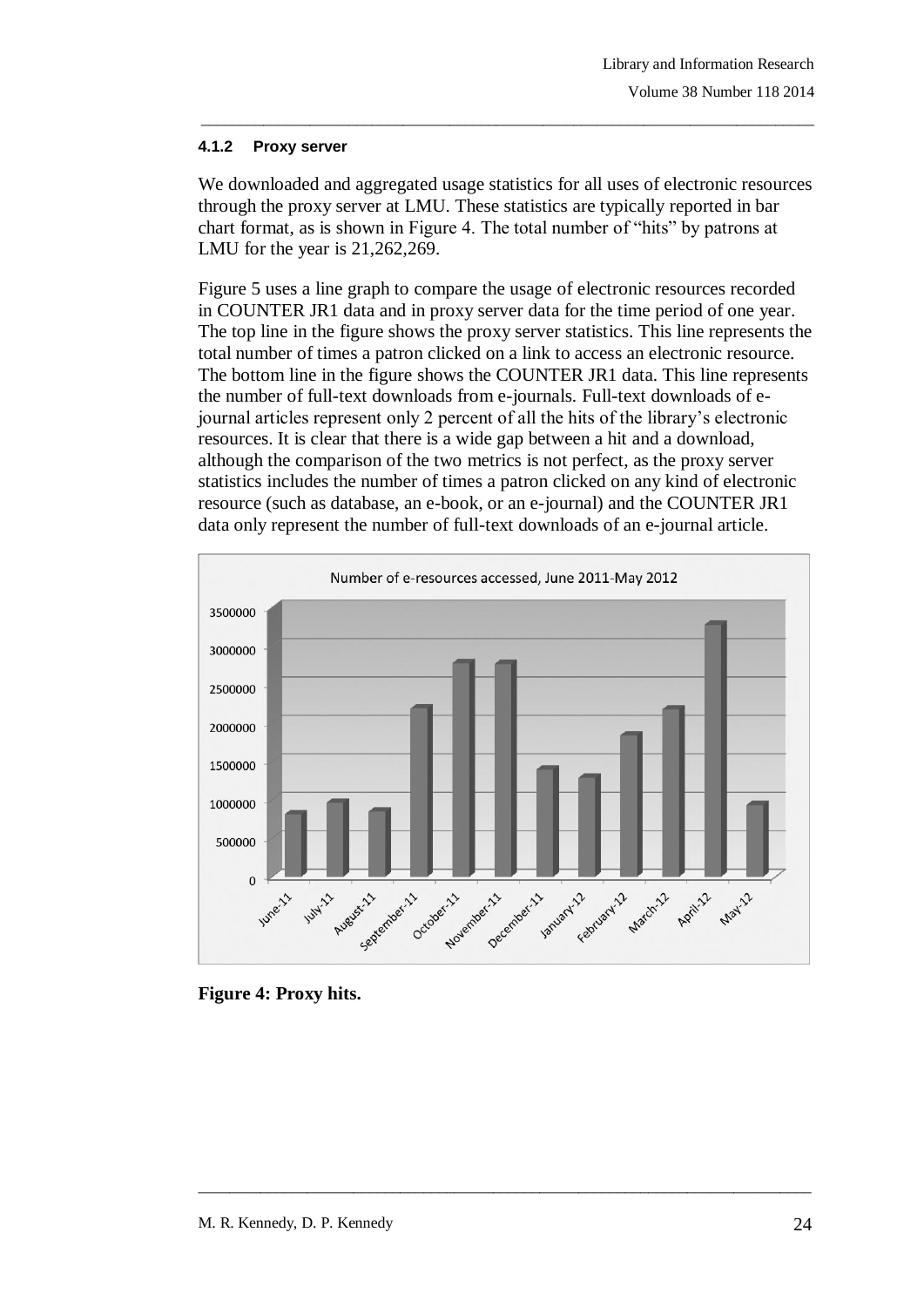

### **Figure 5: Downloads-proxy comparison.**

We suspect that what inhabits this space in the graph between the proxy server line and the COUNTER line is part of the information seeking process which Kulthau characterised as the "move from ambiguity to specificity, or what I call uncertainty to understanding" (Kuhlthau, 1993, 340). We aim to address that gap with the inclusion of the third type of measurement, social network analysis.

#### **4.1.3 Social network analysis**

To analyze the social component of usage, we constructed a social network model using a mixed methods approach by transforming qualitative Gimlet entries into quantitative measurements of relationships between reference staff and electronic resources through coding. We began by exporting one year's worth of Information Desk transactions logged in Gimlet into an Excel spreadsheet. Of all of the transactions logged that year – a total of  $11,444 - 4,024$  of those were tagged by Information Desk staff as reference interactions. The others were tagged by Information Desk staff as policy (669), directional (2,120), or technical (4,542). Since the purpose of this research is to describe the interactions between Information Desk staff and patrons regarding electronic resources only the reference transactions are considered in the analysis.

We trained a library student employee to review each of the 4,024 Gimlet entries that were marked as reference interactions. The student read the transcription of the questions, as well as the answers the Information Desk staff gave to the patron and determined if an electronic resource was mentioned during each encounter. For this analysis we define an electronic resource as: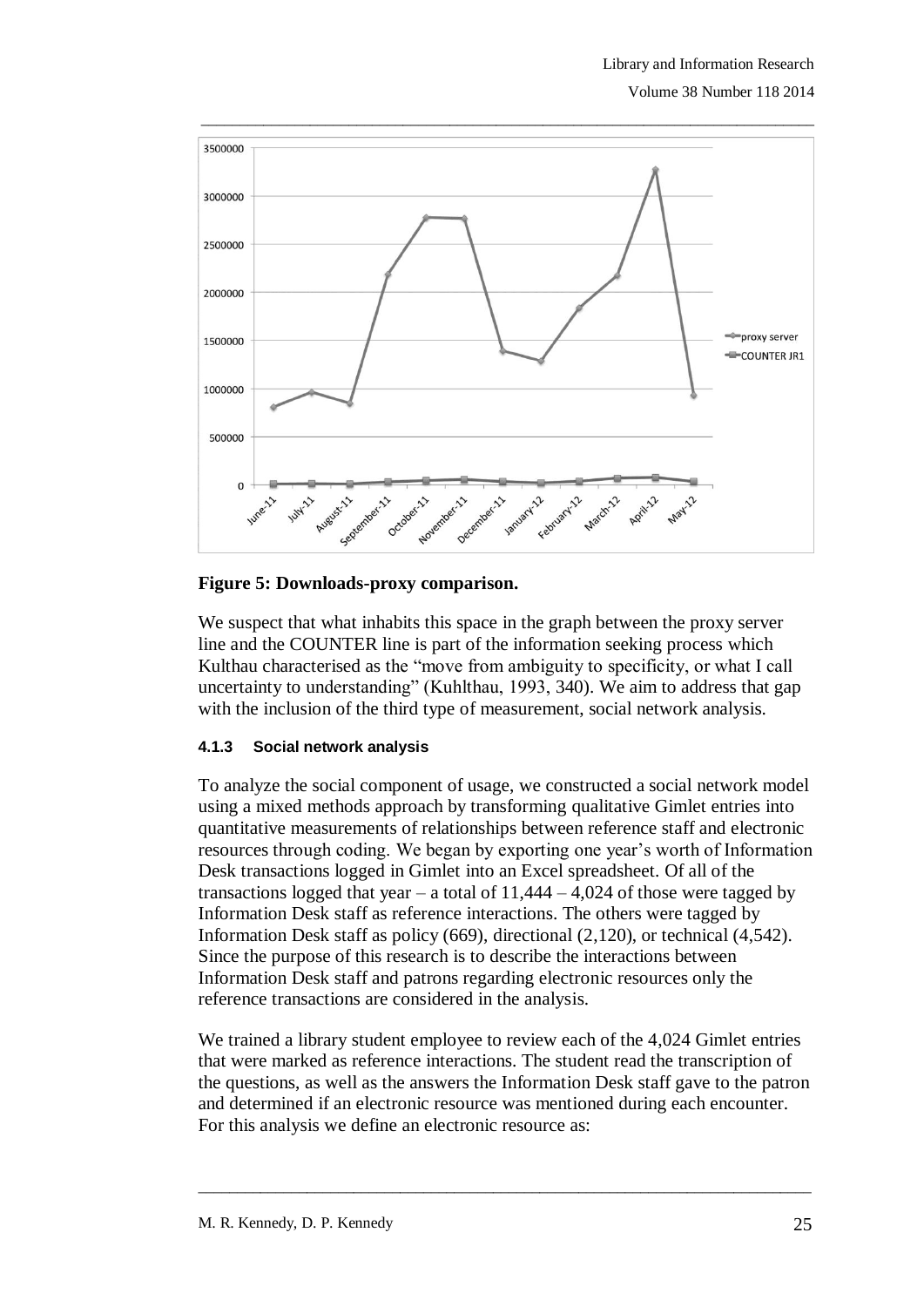- a single e-journal or collection of e-journals;
- an e-book or collection of e-books;
- databases;
- portals pointers to other electronic resources.

The student referred to a list of possible electronic resource titles, as well as their common names and acronyms, to determine if the interaction mentioned an electronic resource. If the student determined that an e-resource was mentioned, she tagged that interaction with a 1; if an e-resource was not mentioned, she tagged that interaction with a 0. If the interaction did mention an electronic resource, she marked a cell in a column for the title of that resource. All the student's work was reviewed by the first author and any discrepancies were discussed and consensus reached about how to tag the interaction. Of the 4,024 reference transactions, 1,548 mentioned an electronic resource and 137 unique electronic resources were mentioned. See Appendix A in the Supplementary File for the list of electronic resources and the number of times they were each mentioned.

\_\_\_\_\_\_\_\_\_\_\_\_\_\_\_\_\_\_\_\_\_\_\_\_\_\_\_\_\_\_\_\_\_\_\_\_\_\_\_\_\_\_\_\_\_\_\_\_\_\_\_\_\_\_\_\_\_\_\_\_\_\_\_\_\_\_\_\_\_\_\_\_\_\_\_\_\_\_\_

The list of electronic resources in Appendix A includes both databases and the platforms from which the databases are accessed. This is a consequence of the data entered into Gimlet to describe an Information Desk interaction. If the only data entered into the system was "EBSCO," for example, and if it was not possible to determine which specific database on the EBSCO platform was suggested, we coded the encounter with the platform name. As a result, the network diagrams presented in the findings include both database names and platform names.

We used UCINET (Borgatti et al., 2002) to analyze the tagged Gimlet data, using only the 1,548 reference interactions that included the mention of an electronic resource. Our data set contained the name of the Information Desk staff person who suggested the resource and the titles of the resources suggested at each encounter.

### **4.2 Social network analysis findings**

We used social network analysis to explore the gap between proxy server hits and COUNTER-recorded downloads.

We used NetDraw (Borgatti, 2002) to create a two-mode network visualization, in which one node is the staff person name and the other node is the title of an electronic resource. Figures 6-9 show the relationship between Information Desk staff and electronic resources. The spring embedding layout algorithm was used and is explained in more detail, together with other aspects of two-mode concepts, by Borgatti ([2007]).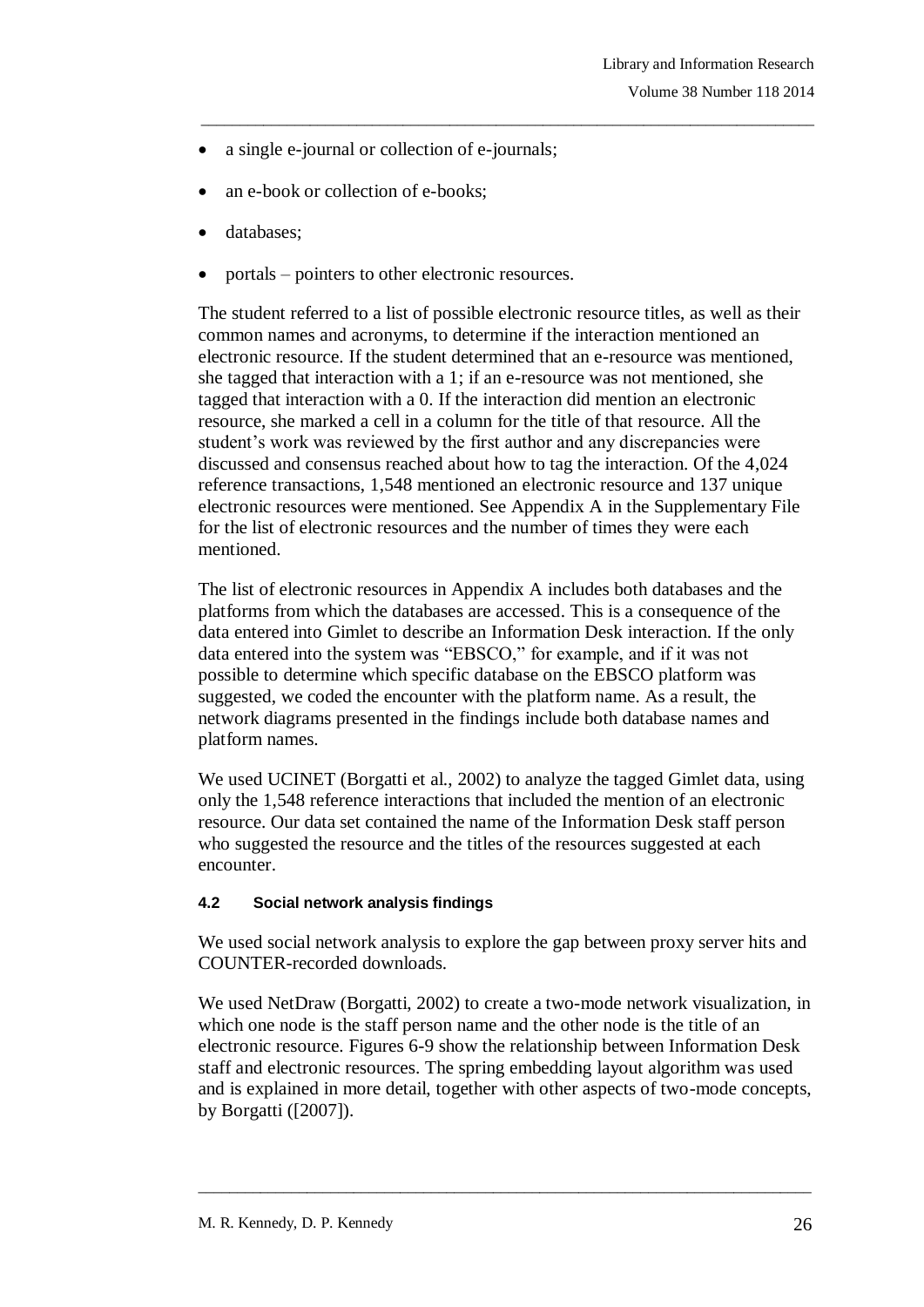Figure 6 shows the universe of interactions which mention an electronic resource, with the circles representing the Information Desk staff who recommended the electronic resources. The electronic resources are represented as boxes. A line connecting a circle to a square signifies that the member of staff recommended that resource at least once. The thicker the line, the more often that resource was recommended. The circles which are more central in the picture represent the people who suggested the most electronic resources and the widest variety of resources. The boxes which are more central in the picture represent electronic resources that were most frequently referred to and which have the largest number of staff referring to them.

\_\_\_\_\_\_\_\_\_\_\_\_\_\_\_\_\_\_\_\_\_\_\_\_\_\_\_\_\_\_\_\_\_\_\_\_\_\_\_\_\_\_\_\_\_\_\_\_\_\_\_\_\_\_\_\_\_\_\_\_\_\_\_\_\_\_\_\_\_\_\_\_\_\_\_\_\_\_\_



### **Figure 6: Interactions between staff and electronic resources.**

To better understand which Information Desk staff suggested which kinds of electronic resources, Figure 7 shows the relationships between groups of Information Desk staff and the kinds of electronic resources suggested. The diagram features four different types of Information Desk staff:

- white circles represent Reference department librarians;
- light grey circles represent non-Reference department librarians;
- black circles represent contract staff (night shift workers);
- dark grey circles represent student employees.

Figure 7 also differentiates between a portal, an access point that leads to a multitude of electronic resources, represented by a white square, and a single database, represented by a light grey square.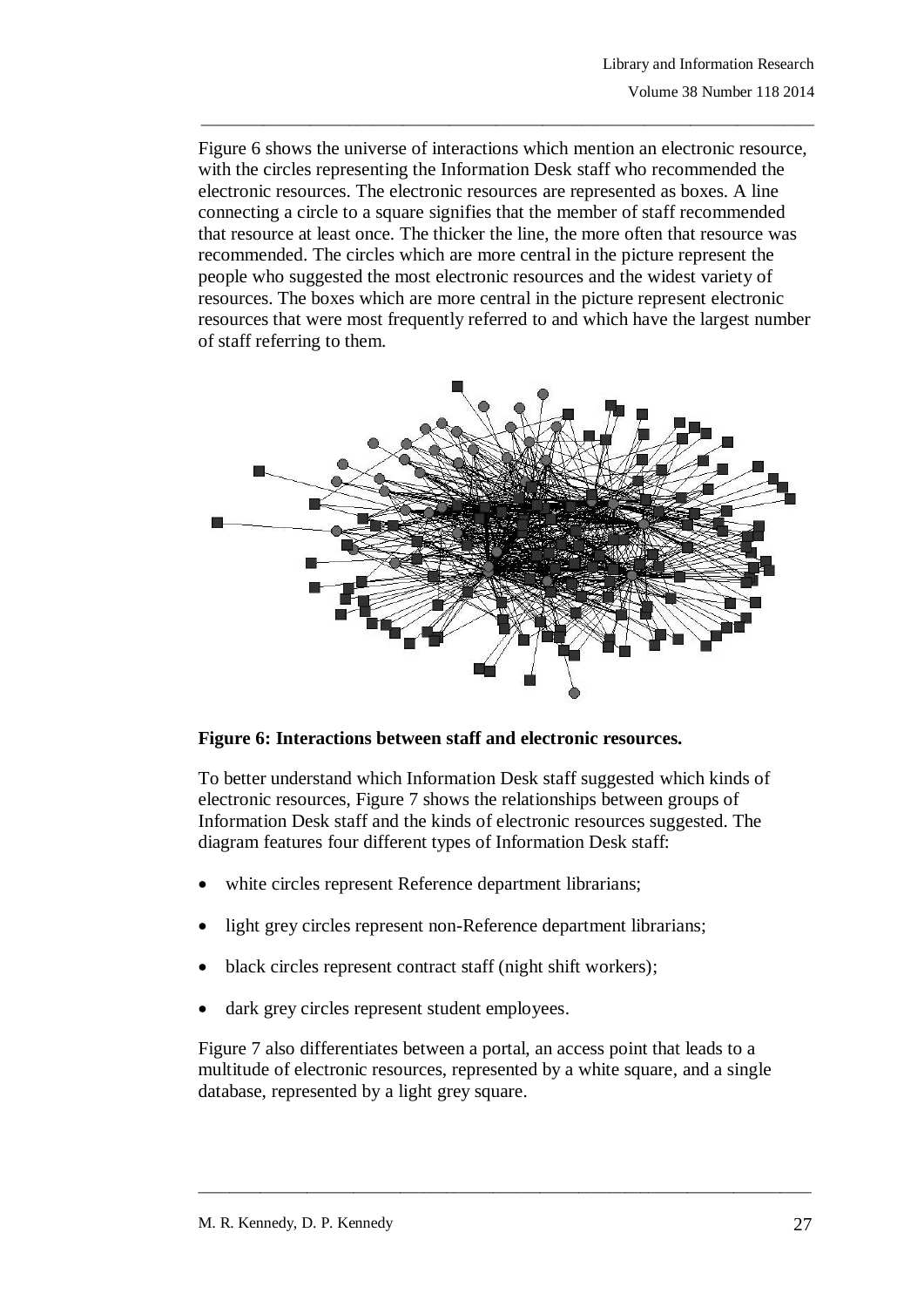

### **Figure 7: Suggestions by type of staff, type of resource.**

As might be expected, the Reference department librarians (white circles) are central to the network, demonstrated by their presence in the centre of the diagram and by the thick lines which represent the number of times they suggested electronic resources, as well as the variety of resources suggested. Portals (white squares) are also central to the network. The portals included in this analysis are:

- LibGuides, the library's subject guides;
- the A-Z journal list that includes all the library's print and electronic journal titles;
- the research databases page;
- OneSearch+, the library's discovery layer.

To examine whether there is a clear core set of Information Desk staff and electronic resources, we eliminated peripheral electronic resources and Information Desk staff with very few connections to the rest of the network. We defined peripheral electronic resources as those that were suggested only three times or fewer and defined peripheral Information Desk staff as those who only suggested three or fewer resources during the timeframe analyzed. Excluding these peripheral resources and staff, Figure 8 shows the remaining interactions. Reference department librarians (white circles) remain core to the network, as do the library's portal resources (white squares). We can describe the staff and electronic resources represented in Figure 8 as core staff / resources.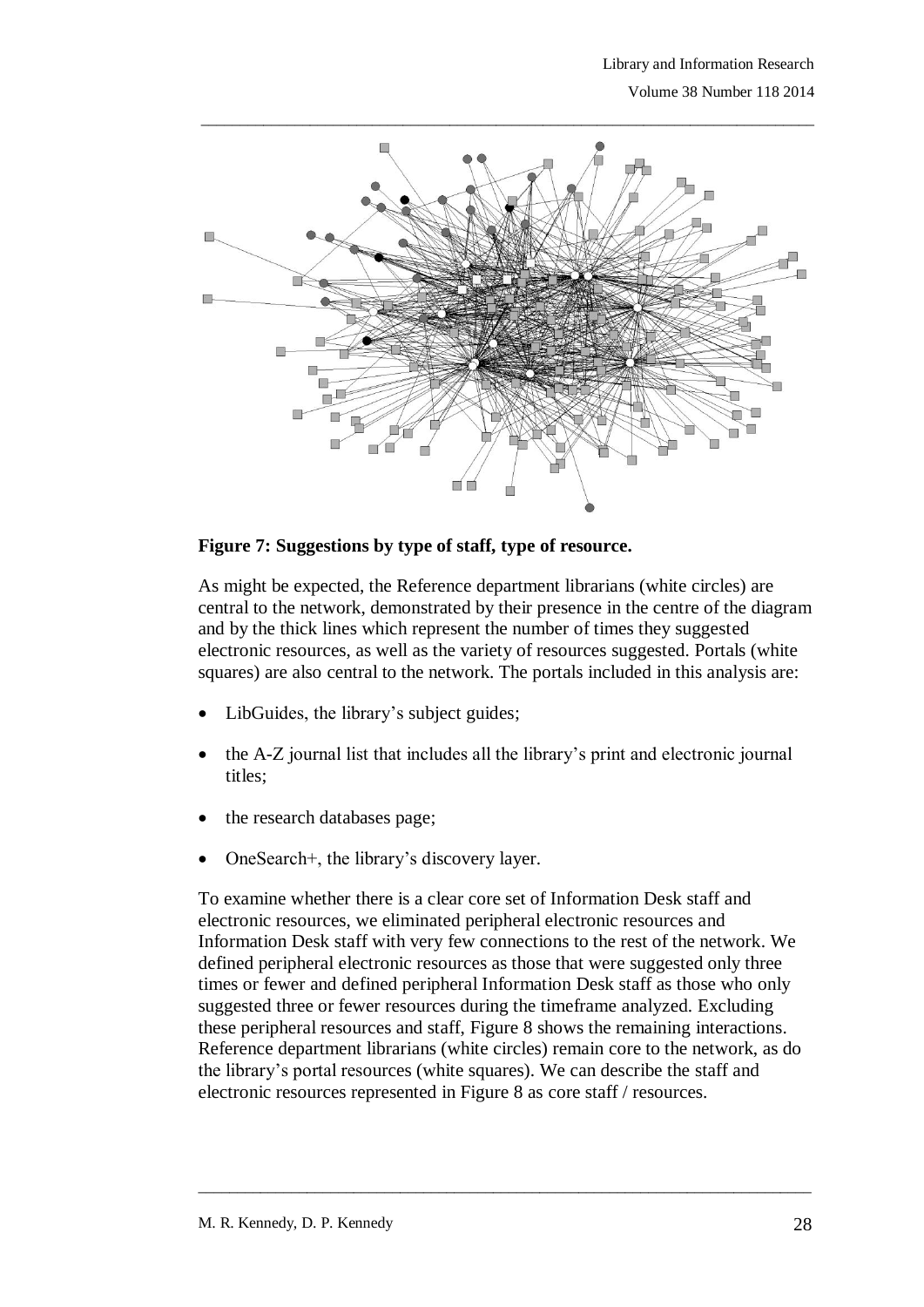Volume 38 Number 118 2014



**Figure 8: 4 or more suggestions by type of staff, type of resource.**

When we examine the electronic resources mentioned during a reference interaction we find that there are many that co-occur; that is, more than one resource is suggested during a single reference interaction. In fact, in this data set there are only 11 out of 137 total electronic resources that are mentioned as the only resource during a reference interaction. The rest of the time the Information Desk staff suggested a suite of e-resources to assist in resolving an information



**Figure 9: Suggestions of multiple resources.**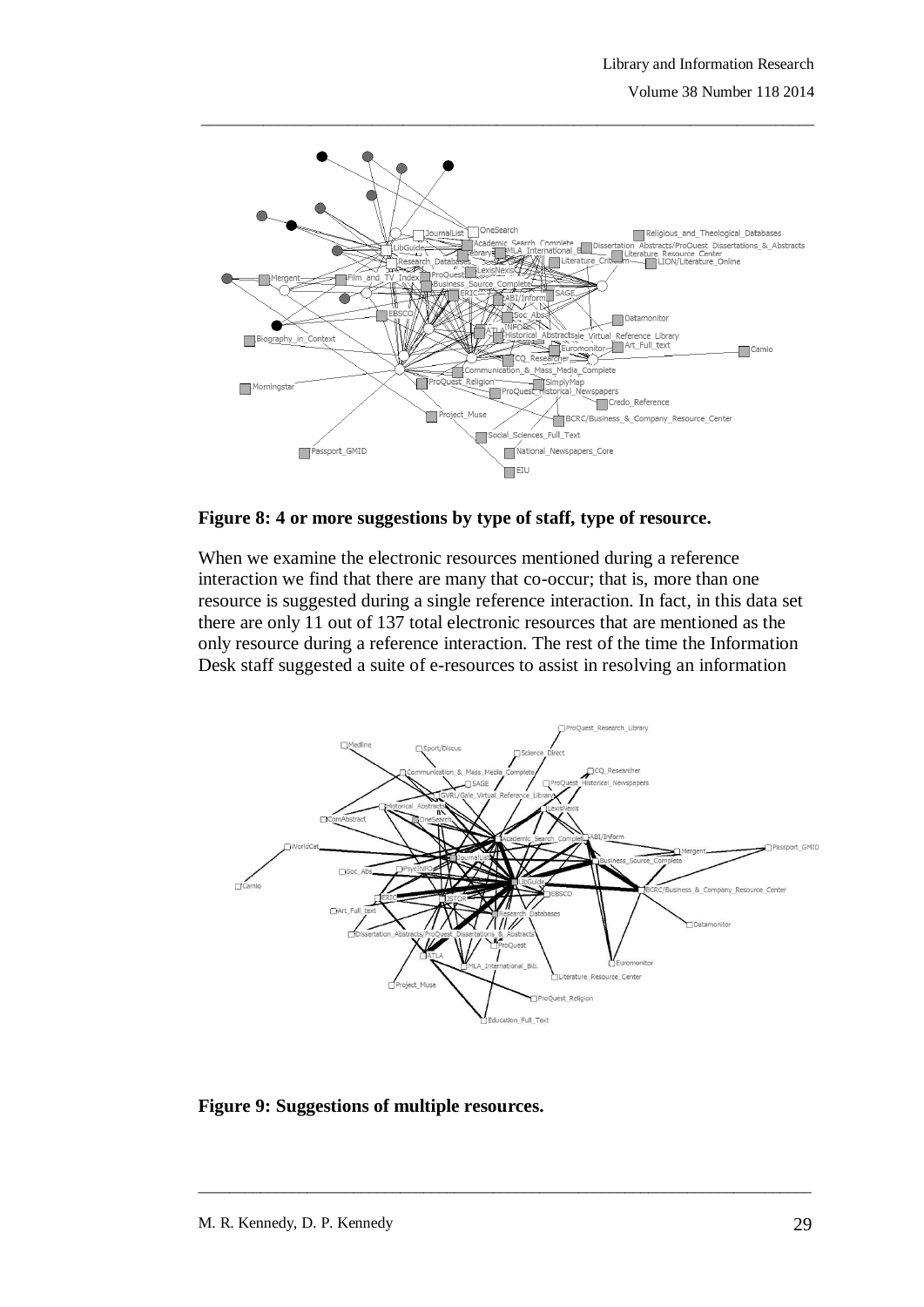need. Figure 9 shows a one-mode network diagram only including electronic resources, which were recommended together 4 or more times. For example, in this data set when Business Source Complete was suggested, ABI/INFORM was also suggested, 27 times.

\_\_\_\_\_\_\_\_\_\_\_\_\_\_\_\_\_\_\_\_\_\_\_\_\_\_\_\_\_\_\_\_\_\_\_\_\_\_\_\_\_\_\_\_\_\_\_\_\_\_\_\_\_\_\_\_\_\_\_\_\_\_\_\_\_\_\_\_\_\_\_\_\_\_\_\_\_\_\_

# **5 Discussion**

*Knowledge creation is not confined to an individual, rather it is a social process between individuals, groups and organisations.* 

(Zheng and Yano, 2007, 5)

By viewing the reference interactions data through the lens of social network analysis we find the following benefits:

- 1. We are provided new views of the use of electronic resources, especially the social component.
- 2. We can see which resources were not suggested over the course of one year.
- 3. We have evidence that e-resources are suggested and used in concert. There are central resources that are mentioned together, instead of a single eresource being suggested alone to resolve an information need.

The decision to use the social network analysis as a feature of this research stemmed from our reading about the information seeking process and our interest in better understanding the relationship between a patron and library staff in their processes of "finding." Our focus on Information Desk staff and the electronic resources they suggest has informed us about how future interactions at the Information Desk may be shaped.

A clear limitation of this research is that the data points cannot provide a whole picture of use, but rather provide a possible view of the process of information seeking. As Wilson notes, there are barriers to the information-seeking process that cannot be addressed with our existing data set, such as personal, role-related, or environmental factors (Wilson, 1999, 252). This research contributes to the literature about information seeking behaviour by examining the interactions of expert guides and the electronic resources they suggest, in response to a stated information need.

### **6 Future research, future practice**

The benefits of viewing reference interactions using social network analysis suggest possible areas for future research.

We may consider expanding the data set to cover more years, to look at which electronic resources are suggested over time. This kind of longitudinal data could provide the library with evidence to inform policy as well as useful research material. We could suggest a new collection development policy to examine those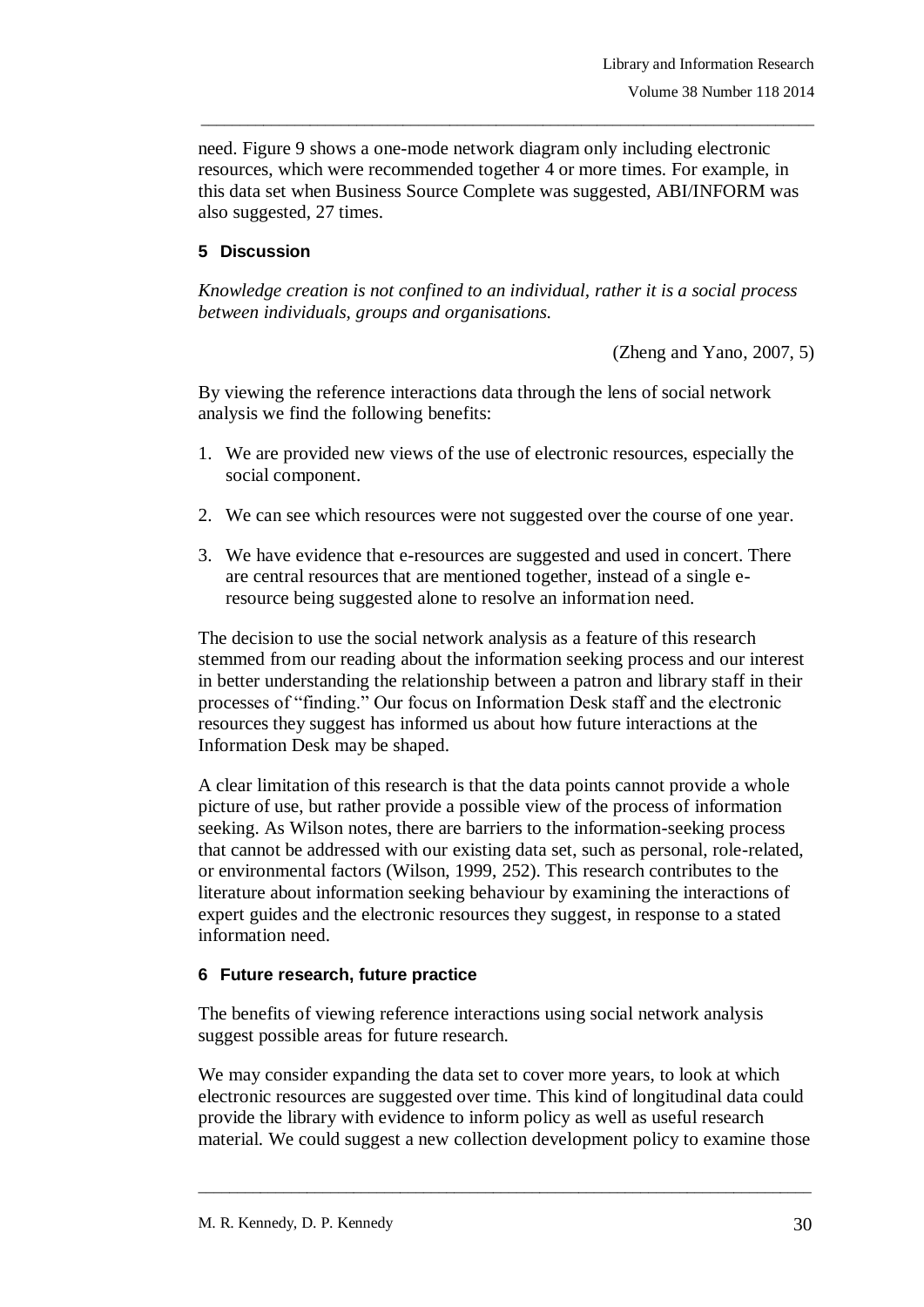electronic resources not mentioned during an Information Desk interaction, in order to determine if those resources are still desirable for their subject area specialty. This could become a multi-pronged approach to reaching decisions about renewing electronic resource subscriptions, based on more than just the COUNTER statistics. This approach can tell us, for example, if an electronic resource is not suggested during reference interactions but is still receiving hits recorded in the proxy server data. The COUNTER statistics may show that patrons are indeed requesting full-text downloads from a resource and that the lack of Information Desk recommendation of a resource does not hinder information seekers from finding and using its content. Discovering why this may occur could provide a fruitful topic for further research which could include direct interaction with information seekers.

\_\_\_\_\_\_\_\_\_\_\_\_\_\_\_\_\_\_\_\_\_\_\_\_\_\_\_\_\_\_\_\_\_\_\_\_\_\_\_\_\_\_\_\_\_\_\_\_\_\_\_\_\_\_\_\_\_\_\_\_\_\_\_\_\_\_\_\_\_\_\_\_\_\_\_\_\_\_\_

We know that electronic resources are mentioned in places and times other than during a reference transaction, but these are generally not recorded. Some examples of other sources of electronic resource suggestions include:

- LibGuides;
- instruction workshops;
- tutoring sessions;
- faculty syllabi;
- blog or Facebook posts;
- other offices on campus, such as the Academic Resource Centre and the Student Innovation Centre.

The mentions of electronic resources in these examples are currently ad hoc but could be systematised in future research for a more comprehensive understanding of the relational nature of electronic resources.

The formalised mechanisms for suggesting electronic resources noted above still do not fully describe the universe of possible suggestions. We can imagine scenarios which are uncountable for practical purposes, including:

- the suggestions from peers via word-of-mouth;
- suggestions from professional or personal connections via social network tools such as Twitter, Facebook, and blogs, although progress is being made in this area through the development of Altmetrics;
- through linked data in web browsers such as Google.

The use of social network analysis also provides some practical insights that may be utilised in the initial training and ongoing support of Information Desk staff. As shown in Figure 9, often more than one electronic resource is suggested to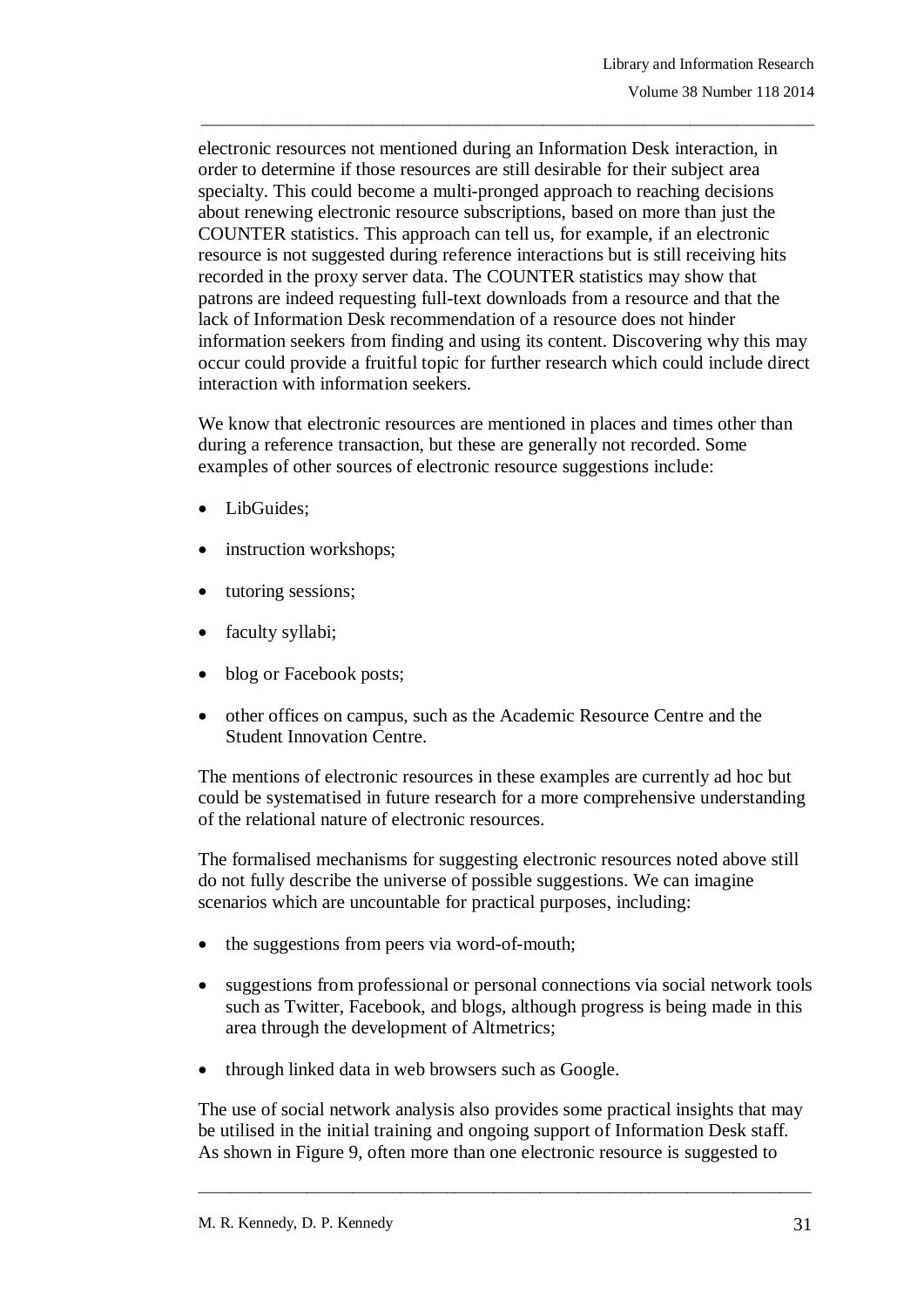resolve an information need. It may be assumed that Reference Department librarians would be able to identify the most and widest variety of electronic resources available at the library. A list or chart of electronic resources could be developed to assist non-Reference Department librarians to match this diversity of e-resource suggestions during an Information Desk encounter. The chart could contain the resources identified in Figure 9, noting for example, that if Business Source Complete is suggested one might also suggest ABI/INFORM. The chart could be based on the resources identified in this research as co-occurring.

\_\_\_\_\_\_\_\_\_\_\_\_\_\_\_\_\_\_\_\_\_\_\_\_\_\_\_\_\_\_\_\_\_\_\_\_\_\_\_\_\_\_\_\_\_\_\_\_\_\_\_\_\_\_\_\_\_\_\_\_\_\_\_\_\_\_\_\_\_\_\_\_\_\_\_\_\_\_\_

These findings could also be used for collection development purposes by identifying the electronic resources which were not mentioned once during the year. Those resources could be prioritized and selected for marketing for a set period of time. Usage statistics for those resources could be examined at the outset and during that marketing period to determine if they are being used enough to justify a renewed subscription. It may be that even after the resource is identified and prioritised to be actively suggested at the Information Desk, it will remain insufficiently used (based on a pre-determined threshold), leading to the cancellation of that subscription.

# **7 Conclusion**

Although this research was initially intended to be conceptual in nature the resulting analysis suggests multiple practical implications for the daily operation of an academic library, including for the training and ongoing support of Information Desk staff, as well as for collection development and marketing. We believe that the flexibility inherent in social network analysis makes it a valuable tool for examining relational aspects of the library.

In this article we have described a view of the information seeker's path from "finding" to "found", by inserting a social network analysis perspective into the traditional models of seeking. Understanding that the process of information seeking can have a social / relational component, and that the process may include an expert guide who can suggest specific electronic resources that may fulfil an information need, provides a fuller picture of the information seeking process. This research has used the accepted model of expert-mediated searching and provides insight into the role that the expert plays by examining the electronic resources s/he suggests in a reference interaction.

### **References**

Bates, M. J. (1989) The design of browsing and berrypicking techniques for the online search interface. *Online Review*, **13**(5), 407-424.

Borgatti, S. P. (2002) *NetDraw software for network visualization*. Lexington: Analytic Technologies.

Borgatti ([2007]) *2-Mode Concepts in Social Network Analysis* [online]. URL: http://steveborgatti.com/papers/2modeconcepts.pdf [accessed 1.11.14].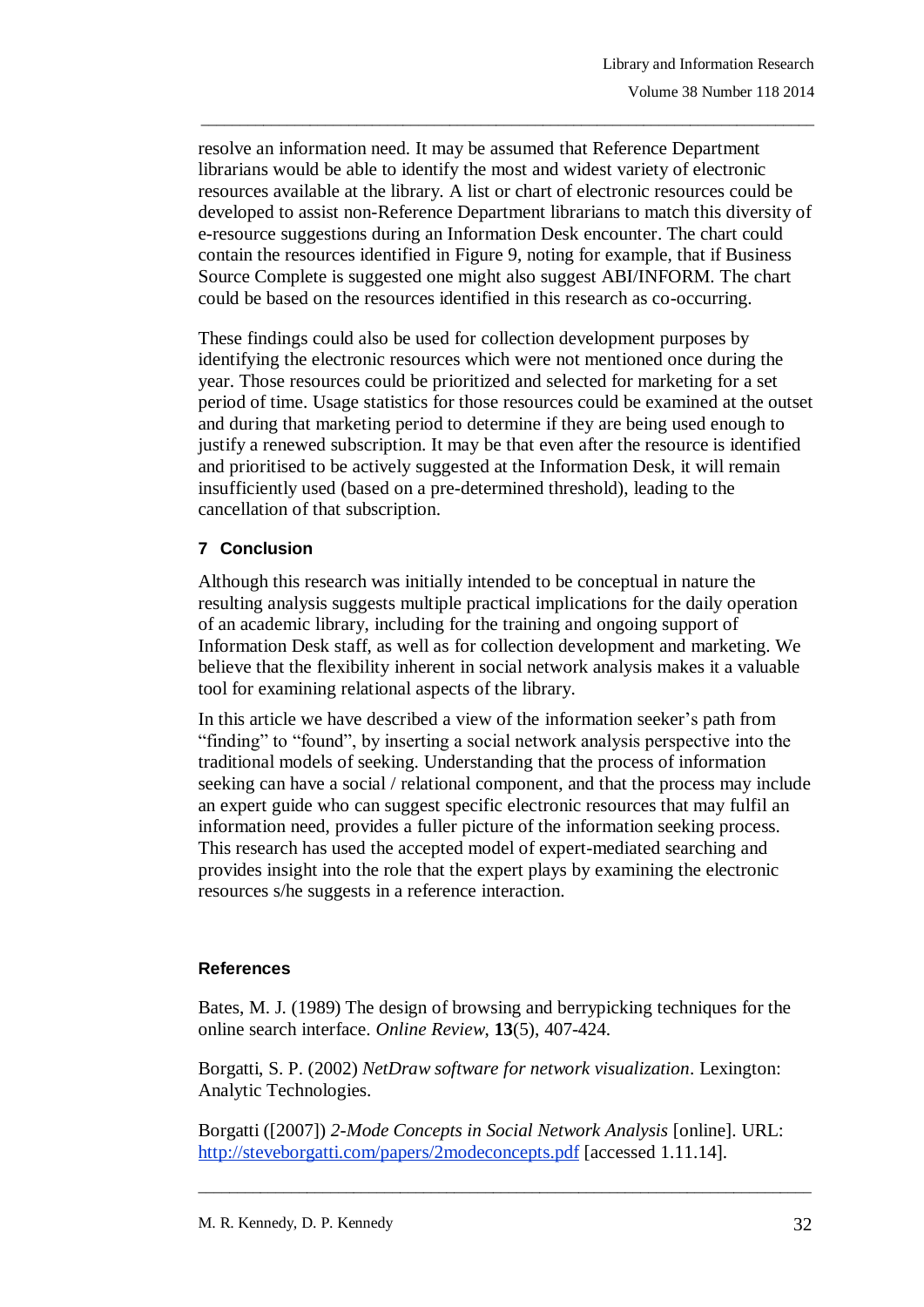Borgatti, S. P., Everett, M. G. and Freeman, L. C. (2002) *UCINET for Windows: Software for social network analysis*. Harvard: Analytic Technologies.

\_\_\_\_\_\_\_\_\_\_\_\_\_\_\_\_\_\_\_\_\_\_\_\_\_\_\_\_\_\_\_\_\_\_\_\_\_\_\_\_\_\_\_\_\_\_\_\_\_\_\_\_\_\_\_\_\_\_\_\_\_\_\_\_\_\_\_\_\_\_\_\_\_\_\_\_\_\_\_

Contractor, N. S., Monge, P. R. and Leonardi, P. M. (2011) Multidimensional networks and the dynamics of sociomateriality: Bringing technology inside the network. *International Journal of Communication,* **5**, 682-720.

COUNTER (2008) *The COUNTER Code of Practice* [online]. URL: <http://www.projectcounter.org/r3/Release3D9.pdf> [accessed 8.11.14].

COUNTER (2014) *COUNTER* [online]. URL:<http://www.projectcounter.org/> [accessed 8.11.14].

Dervin, B. (1977) Useful theory for librarianship: Communication, not information. *Drexel Library Quarterly,***13**(3)**,** 16-32.

Dervin, B. and Nilan, M. (1986) Information needs and uses. *In:* Williams, M. E. (ed.) *Annual Review of Information Science and Technology.* White Plains: Knowledge Industry Publications.

Gimlet (2014) *Staff your desk wisely* [online]. URL: [http://gimlet.us](http://gimlet.us/) [accessed 1.11.14].

Grogg, J. E. & Fleming-May, R. A. (2010) Chapter 1: Assessing use and usage. *Library Technology Reports,***46**, 5.

Kuhlthau, C. C. (1993) A principle of uncertainty for information seeking. *Journal of Documentation,***49**, 339-355.

Kuhlthau, C. C. (2004) *Seeking meaning: A process approach to library and information services*. 2nd ed. Westport: Libraries Unlimited.

Marchionini, G. (1995) *Information seeking in electronic environments.* New York: Cambridge University Press.

NISO (2013) *Standardized Usage Statistics Harvesting Initiative (SUSHI) - National Information Standards Organization* [online]. Baltimore: National Information Standards Organization. URL:<http://www.niso.org/workrooms/sushi> [accessed 1.11.14].

Talia, S. (2002) Information sharing in academic communities: Types and levels of collaboration in information seeking and use. *New Review of Information Behaviour Research,* **3,** 143-160.

Tucker, C. (2009) Benchmarking usage statistics in collection management decisions for serials. *Journal of Electronic Resources Librarianship,* **21,** 48-61.

\_\_\_\_\_\_\_\_\_\_\_\_\_\_\_\_\_\_\_\_\_\_\_\_\_\_\_\_\_\_\_\_\_\_\_\_\_\_\_\_\_\_\_\_\_\_\_\_\_\_\_\_\_\_\_\_\_\_\_\_\_\_\_\_\_\_\_\_\_\_\_\_\_\_\_\_\_\_\_

Wilson, T. D. (1981) On user studies and information needs. *Journal of Documentation,* **37,** 3-15.